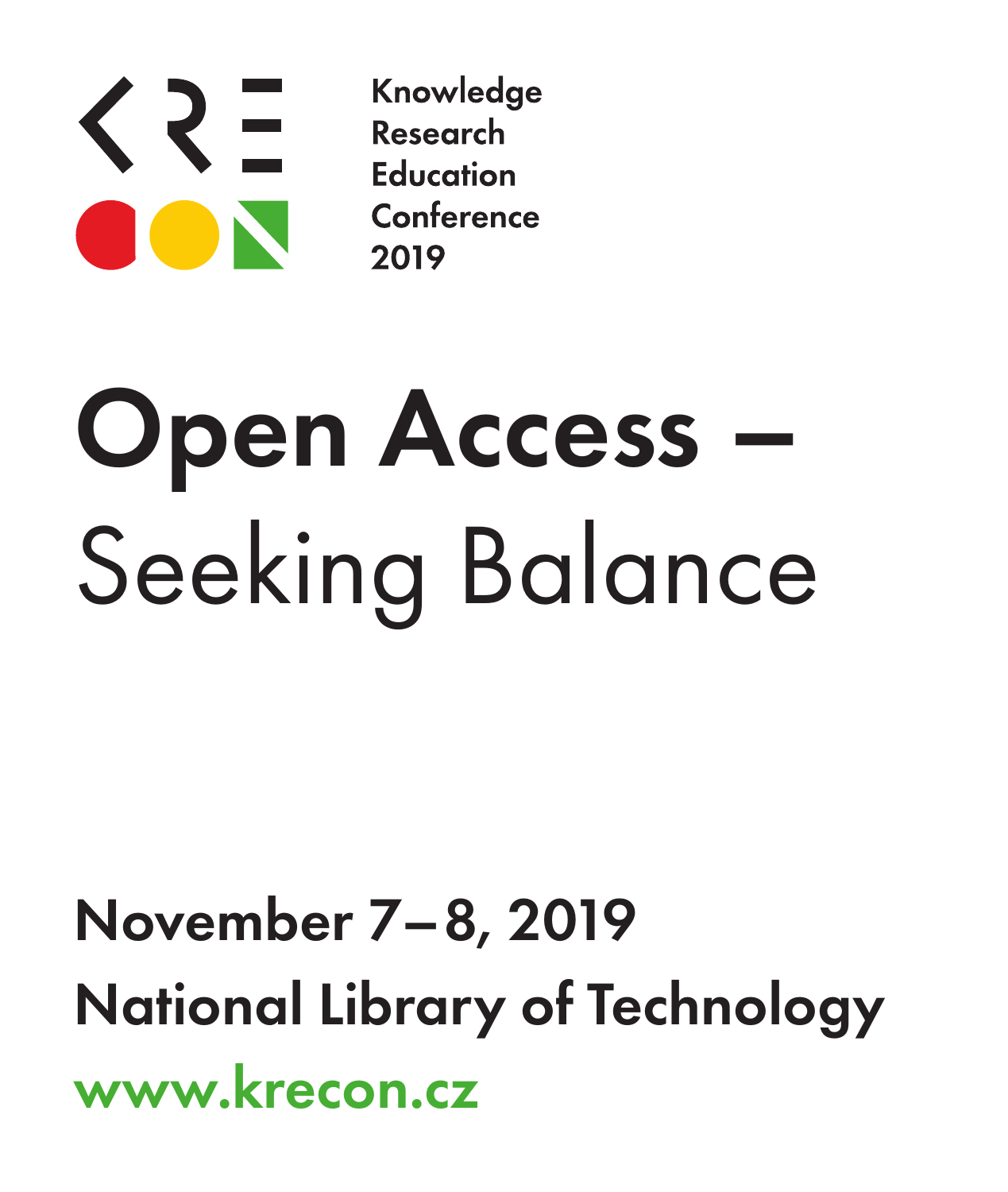#### November 7 – European Day One (English)

09.00 Registration of participants of Eurodoc Workshop

### 10.00 Eurodoc Workshop

Gareth O'Neill (EOSC, cOAlition S)

10.00 Coffee with David Sweeney & guests (Education Centre)

*{for invited guests only}*

- 12.00 Lunch (for morning programme participants)
- 12.00 Registration of Conference participants
- 13.00 Conference opening
- 13.15 Keynote speech: Making Open Access a Reality David Sweeney (cOAlition S, Research England)
- 13.50 Towards Open Science: Challenges and Ways Forward for European Universities Jean-Pierre Finance (EUA)
- 14.15 Coffee break
- 14.35 National Licence Negotiations Advancing the OA Transition: A View from Sweden

Anna Lundén (National Library of Sweden)

- 14.55 Open Access at Charles University -Opportunities and Chalenges Jan Konvalinka (UK)
- 15.20 Coffee break
- 15.40 Open Access A Scientist's Perspective

Peter H. Seeberger (Max-Planck-Institute of Colloids and Interfaces Department of Biomolecular System, Freie Universität Berlin)

- 16.05 Open Access and Plan S for Researchers Gareth O'Neill (EOSC, cOAlition S)
- 16.30 Discussion, Conclusions Markus Dettenhofer (CEITEC)
- First working day end 17.00
- Optional visit of the library 17.15
- Mid-time Reception at Municipal House 19.00

#### November 8 – Czech Day Two (Czech with

translation)

08.30 Registration, coffee, snacks